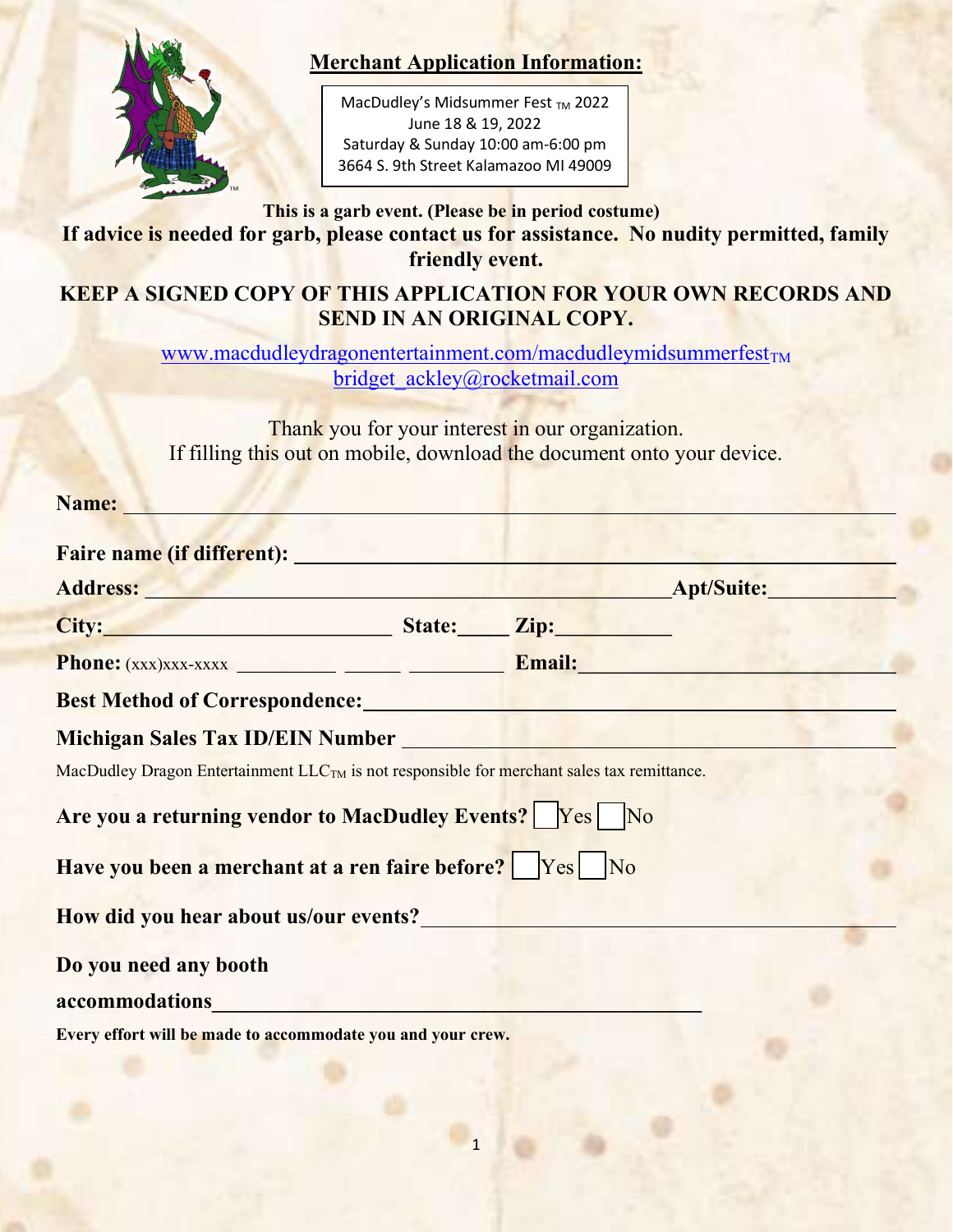Information requested by park for vehicles that will be on site:

| Vehicle LP: | Make: | Model: | Color: |
|-------------|-------|--------|--------|
| Trailer LP: | Make: | Model: | Color: |

Merchant Passes: Merchant passes are for booth staff, and all staff members must be of legal working age and properly authorized to work in the U.S. Each vendor may receive up to 4. Additional passes are \$5 per person, please ask if additional passes are needed and include the extra cost with the merchant payment. (See page 4)

Merchant Selection: MacDudley's Midsummer Fest<sub>TM</sub> hosted by MacDudley Dragon Entertainment  $LLC<sub>TM</sub>$  is not only a fun event; it is also an educational experience for guests. It is important that all merchant booths look as period as possible, including the products that are sold and the way the booth staff is dressed and behaves. The merchant selection committee at MacDudley Dragon Entertainment LLC<sub>TM</sub> will review all vendor applications for appropriateness and uniqueness of merchandise.

Merchants who are not accepted by the committee will receive a full refund of their registration fees.

#### Set Up:

ETA for Friday June 17, 2022:  $\lceil \ln m \rceil \lceil 2pm \sqrt{3pm} \sqrt{4pm} \sqrt{5pm} \sqrt{6pm} \sqrt{7pm} \sqrt{8pm} \sqrt{2pm} \sqrt{2pm} \sqrt{2pm} \sqrt{2pm} \sqrt{2pm} \sqrt{2pm} \sqrt{2pm} \sqrt{2pm} \sqrt{2pm} \sqrt{2pm} \sqrt{2pm} \sqrt{2pm} \sqrt{2pm} \sqrt{2pm} \sqrt{2pm} \sqrt{2pm} \sqrt{2pm} \sqrt{2pm} \sqrt{2pm} \sqrt{2pm} \sqrt{2pm} \sqrt{2pm} \sqrt{2pm} \$ 

No setup will be allowed after 9pm on Friday night.

Setup may be done Saturday June 18 or Sunday June 19 7:00 am to 9:30 am.

All vehicles must be off site by 9:45 am Saturday and Sunday into the parking area, no exceptions.

Packet Pickup can be done by finding Bridget during the day Friday or at the Meeting 5:30 pm Friday Night. Text or call her at 269-359-8388.

Mandatory Meeting for all vendors: Friday June 17 at 5:30 pm to 6:00 pm. Let Bridget know if you have issues with making this meeting. Food will possibly be provided depending on covid guidelines.

#### Tear down:

Start on Sunday June 19 at 6:30 pm. Vehicles will only be allowed onsite after the last patron leaves. Tear down must conclude no later than 8:30 pm. If you remain after 8:30 pm you will be fined \$25. We MUST be out of the park by dusk. The large tent(s), if we have them, will be taken down by the tent rental company, and you will be informed of when to be out of the tent before the event.

List Merchandise to be offered: (Merchant may be asked to refrain from selling certain items to limit duplication of items between merchants. This is to ensure all merchants have equal opportunity to capitalize on their festival investment. Merchants displaying items not previously listed or approved may be asked to remove those items). (Attach an inventory print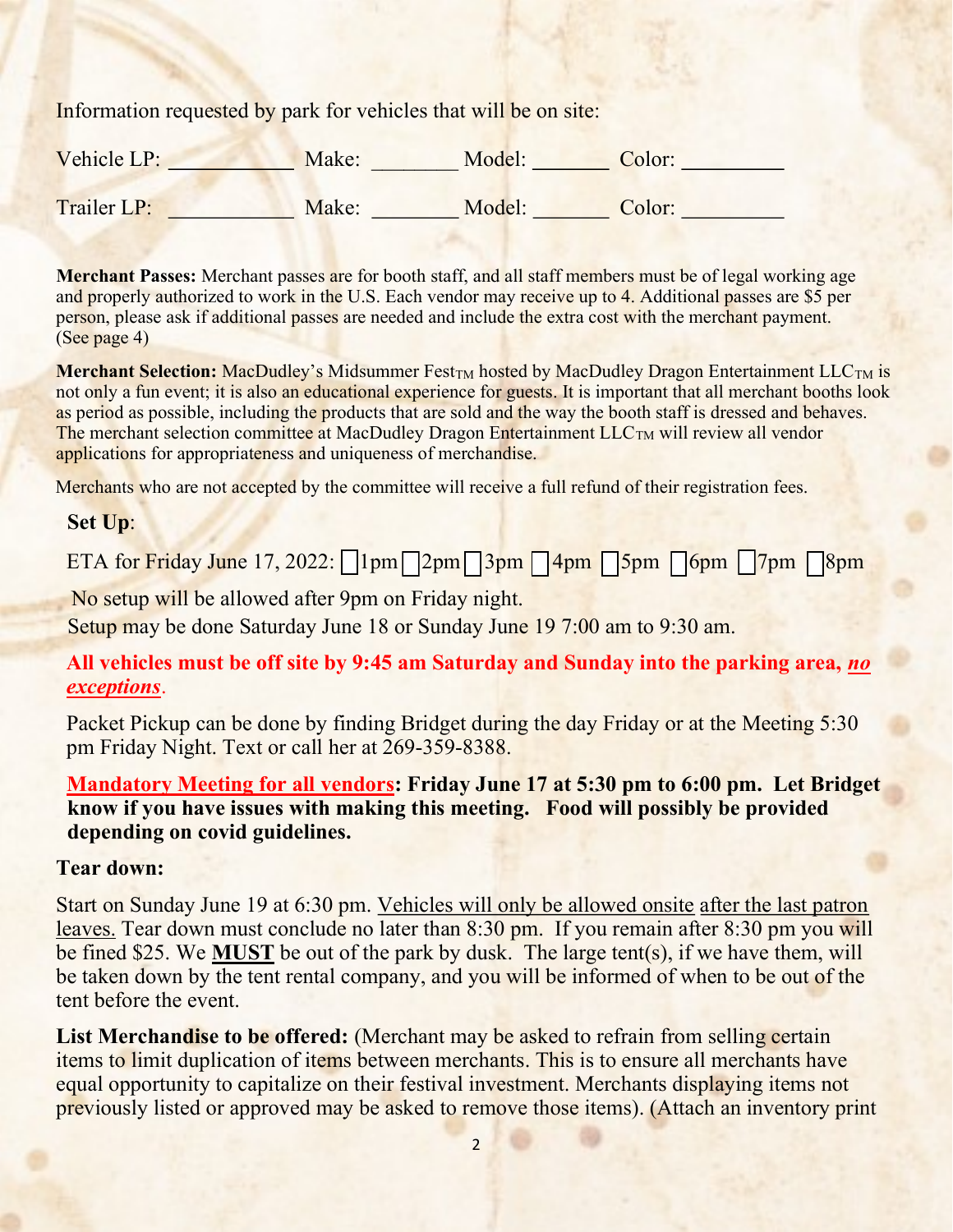#### Children's Quest

l

The Children's Quest is designed to bring patrons to merchants, but also to teach children and their parents about disabilities or conditions. Participating merchants will be provided a sign and a ribbon pin to show they're part of the Quest. Merchants teach children and their parents about a disability or condition of their choosing by stating a sentence or two about it. Children approach each merchant with a paper collecting signatures indicating they learned at that booth. This brings traffic to all of our merchants and children a better understand about different disabilities and conditions, part of the mission of MacDudley Dragon Entertainment  $LLC<sub>TM</sub>$ . Would you like to participate in the Kids Quest? **Yes** No

Please list a disability or cause if you have a preference:

#### **Advertising**

l

We offer AD space to vendors in the event program, various sizes and pricings to suit all needs. If you would like your business advertised, our staff can either make use of your own designs or design one for you.

 $1/4$  page (vertical) \$30  $\Box$  1/8 page (horizontal) \$20  $\Box$  Ads list (type only) \$10

Radio Ad \$50: payment must be in by March 1<sup>st</sup> 2022. Ad will run for 1 week. (Range Grand

Rapids to parts of Indiana to Jackson to outskirts of Lansing to Battle Creek to Kalamazoo)

Weapon Sales: Only those merchants who receive specific permission by the merchant selection committee of MacDudley Dragon Entertainment LLC <sub>TM</sub> can sell weapons. These merchants are responsible for having onhand all federal, state and county permits to sell such items, and the merchant takes responsibility for all such sales. Weapons may only be sold to those age 18 and older. All weapons must be peace-tied/sealed at the time of sale, and for any weapon that cannot be properly peace-tied/sealed (such as any weapon sold without a scabbard), the merchant is responsible for carrying the weapon out of the festival and ensuring that the weapon is locked up in the customer's vehicle.

Selling weapons?  $Yes \nightharpoonup No$  If Yes, please describe: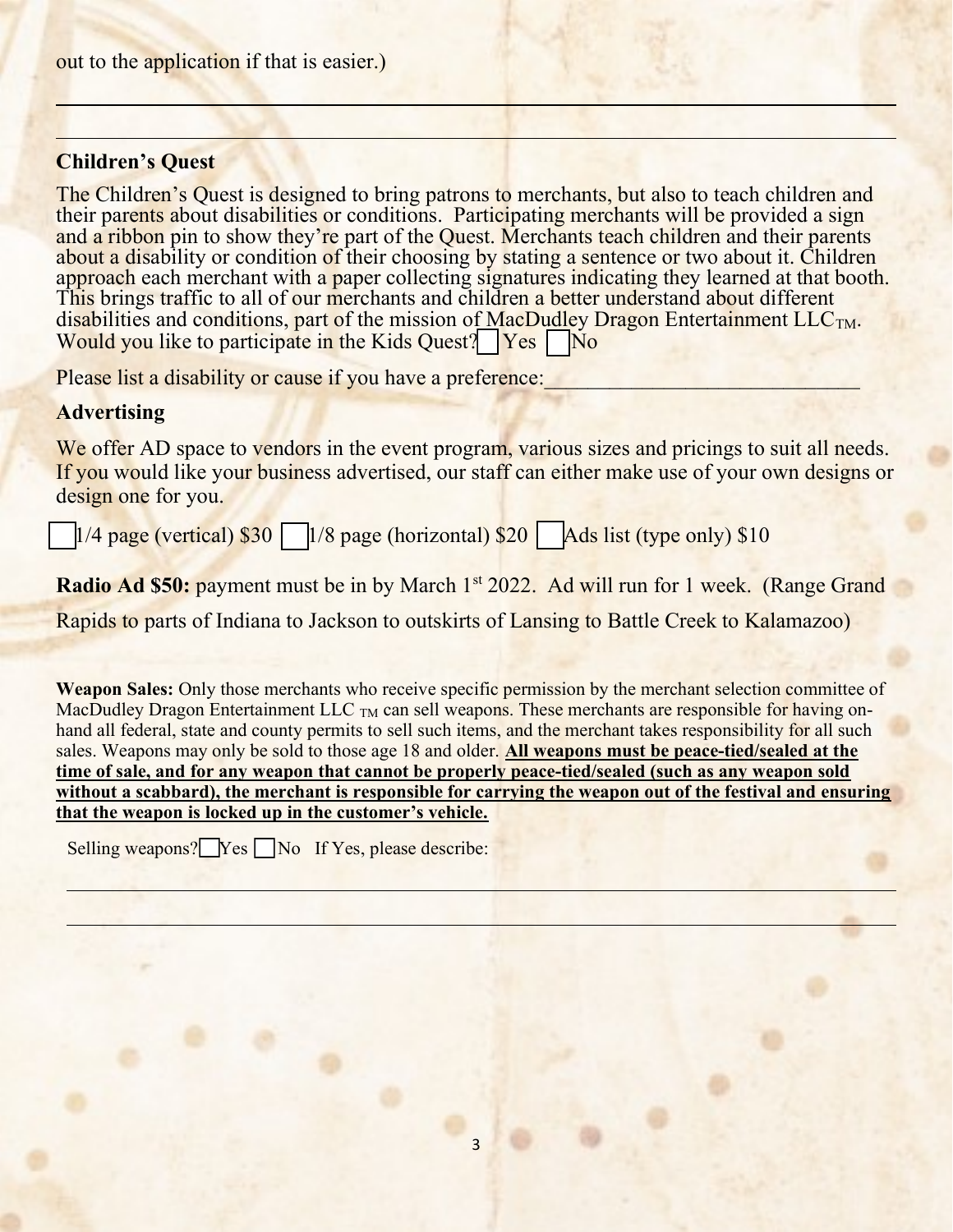All Booth Fees get you:

- Free parking for Friday, Saturday, Sunday
- Free camping on site Friday and Saturday Night

#### Booth Fees. Price is for the whole weekend.

- Potluck Dinner Friday Night (if served)
- Full access to event Saturday and Sunday
- Water for all vendors

Please bring your own folding chairs and tables (under the tent tables must be 6 feet or shorter in length)

 $10' \times 10'$  outside \$80

Under tent  $8'$  x  $9'$  \$75 (limited spots available)

Under tent  $8' \times 8'$  \$70 (limited spots available)

Under tent  $8' \times 6'$  \$65 (limited spots available)

10' x 20' outside \$120 (any tent over 10 x10 must provide proof of fire resistant materials used, required by venue, call Bridget with questions)

Additional festival passes \$5 ea. for booth staff after 4 free passes with booth fee.  $\qquad \qquad (\partial)$  \$5 =

If paying by PayPal Extra \$5 (PaylPal ID info@macdudleydragongames.com)

#### After May 28, 2022

 $10'$  x  $10'$  \$90 for weekend

Under tent 8' x 9' \$80 (limited spots available)

Under tent  $8' \times 8'$  \$75 (limited spots available)

Under tent  $8' \times 6'$  \$70 (limited spots available)

10' x 20' \$135 for weekend \_\_\_\_\_

Additional festival passes \$5 for booth staff after 4 free passes with booth fee.  $\qquad \qquad (\partial \$5 = \qquad \qquad$ 

If paying by paypal Extra \$5 (PaylPal ID info@macdudleydragongames.com)

#### Total \_\_\_\_\_

Strongly encourage you if you use your own tent to please have your tent looking medieval. Pop-ups need to be made to look more medieval. Perhaps add vines to hide modern metal, etc.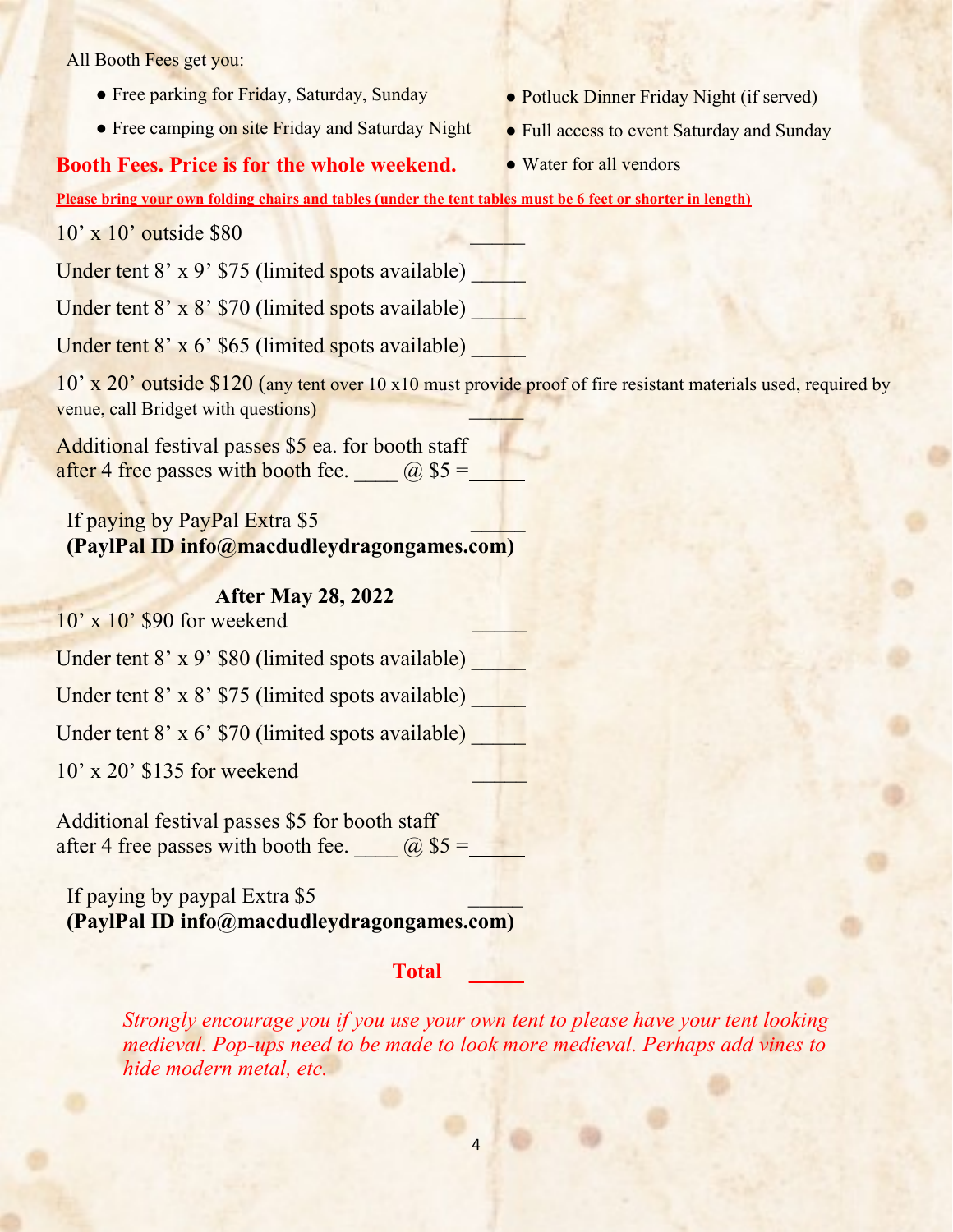## CAMPING RULES (from the Park, are not negotiable)

- 1. No below or above ground fires or firepits. Fires are not allowed.
- 2. There are no showers available on site.
- 3. No camping under the merchant tent.
- 4. Any lighting needed for security purposes or overnight campers should be limited or subdued in nature, to not disturb neighbors.
- 5. Because we are in a residential/commercial area, NO alcohol or drugs are permitted and NO loud noises, such as music, is permitted after dusk /9:00 pm.
- 6. You must have a fire extinguisher in your tent/booth.
- 7. No more than four (4) people in your booth for camping.
- 8. These people must work in your booth both days of the faire.
- 9. All mundane objects  $MUST$  be out of sight by 9:45 am June 19<sup>th</sup> and June 20<sup>th</sup>. This does not include cell phones or things needed for sales.

#### $\Box$ Initials

My initials indicate I understand, and my company and I will abide by, the rules of the park.

If you have any questions, please email

bridget\_ackley@rocketmail.com phone 269-359-8388

If anyone in your camping are arrives in their own vehicle. They must fill out a completely new camping permit. For their own vehicle.

Will you be camping in your booth?

Friday night  $\sqrt{Y}$ es  $\sqrt{N}$ 

Saturday night Yes No

Number of people camping in your booth/tent:

| Name: |  |  |  |
|-------|--|--|--|
|       |  |  |  |

Name:

Name:

Name: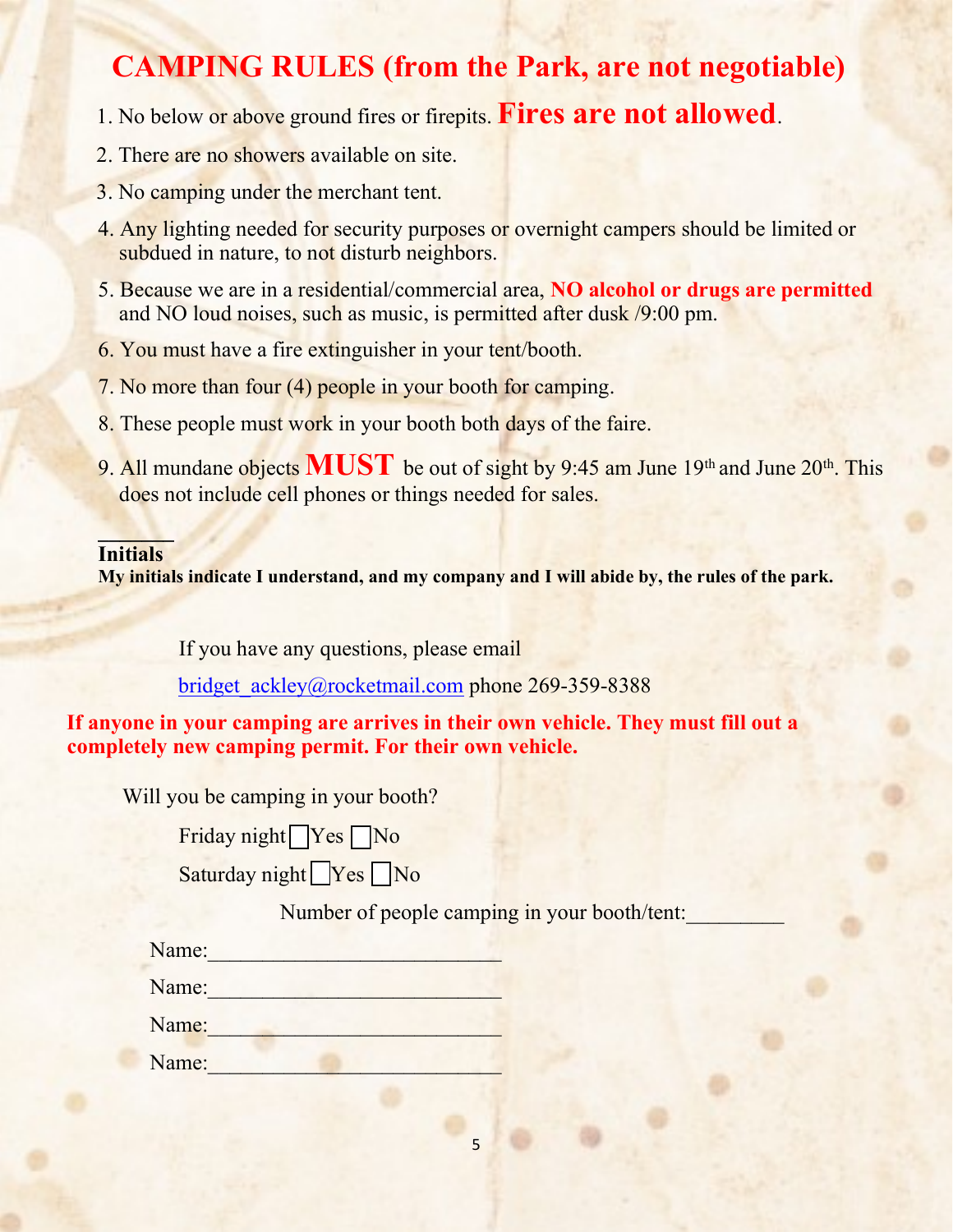# Rules, Guidelines & Terms:

- 1) Period of event: This event (MacDudley Midsummer Fest <sub>TM</sub>) will focus on the period of 1300-1901. No nudity permitted, have all tops secured properly to avoid wardrobe malfunctions. This is a family friendly event.
- 2) Masks: Follow current local, state, and federal guidelines.
- 3) Walk about: Follow current local, state, and federal guidelines.
- 4) Alcohol: Alcohol is not permitted on festival grounds at any time.
- 5) Smoking: Local laws do not allow smoking in the park.
- $6)$  Spiritualism/Religion: We at MacDudley Dragon Entertainment  $LLC<sub>TM</sub>$  respect and honor all religious and spiritual beliefs. MacDudley Dragon Entertainment LLC<sub>TM</sub> will not tolerate religious discrimination of any kind.
- 7) Politics: To keep things light-hearted, merchants and merchandise promoting political agendas are not allowed.
- 8) Customer Filching: No merchant may knowingly lure festival guests away from any other merchants or show.
- 9) Children: All children 16 and under ALWAYS need to be accompanied by an adult, no exceptions.
- 10) Clean-up: Merchants are required to keep the area in and around their booth clean and free of trash. Trash cans will be provided in and around the arena.
- 11) Family Friendly: This is a family event during 10:00 am to 6:00 pm. Wardrobe and speech should be rated "G", for all audiences. Our audience will also consist of people with different disabilities so please be a little more understanding with them.
- 12) Trash: Trash removal will be picked up at 7:30pm both Saturday and Sunday (June 18 and 19, 2022). YOU are responsible for your trash removal after 7:30pm. Please bring your own trash bags.
- 13) Stay in Character: At any time when you are interacting with guests, try to stay in character with the theme of the event. Your voice, dress, products and booth should help immerse attendees in the event.
- 14) Taxes: All merchants are responsible for payment of Michigan State Sales Tax where appropriate.
- 15) Insurance: We are updating our insurance requirements A certificate of liability insurance is required for sellers of: food, selling sharp objects or hazardous materials. This coverage, for no less than \$250,000, should name MacDudley Dragon Entertainment  $LLC_{TM}$ , 3664 South 9<sup>th</sup> Street, Kalamazoo, MI 49009 as additional insured. With the date of event June 18 and 19, 2222 most appear on the *certificate of liability insurance*. Insurance must be verified prior to the event otherwise the merchant may not set up and all monies paid to the Event will be forfeited. Determination of this requirement is made by MacDudley Dragon Entertainment  $LLC<sub>TM</sub>$ so be sure to ask if you have questions. Information must be submitted with application or it will not be accepted.
- 16) Cancelation: If merchant has a death in the family or serious health problem that will prevent you continuing to merchant at MacDudley's Midsummer fest. When you provide documentation (obituary or doctors note) a eighty percent (80) refund will be issued two (2) weeks after MacDudley's Midsummer Fest. If however, the event is cancelled because of weather then the merchant will receive one hundred percent (100%)) refund will be issued two (2) weeks after MacDudley's Midsummer Fest.
- 17) Security: Security is onsite during event hours; however, merchants are solely responsible for their own booth and merchandise.
- 18) Tent/camouflage: If you do not have a period tent. Then you must camouflage your mundane tent to fit in with the period of the event. If you have any questions, please email Bridget at bridget\_ackley@rocketmail.com
- 19) Marketing: All submitted pictures and those taken at the event by MacDudley Dragon Entertainment  $LLC<sub>TM</sub>$ staff become the property of MacDudley Dragon Entertainment  $LLC<sub>TM</sub>$  and may be used for marketing purposes.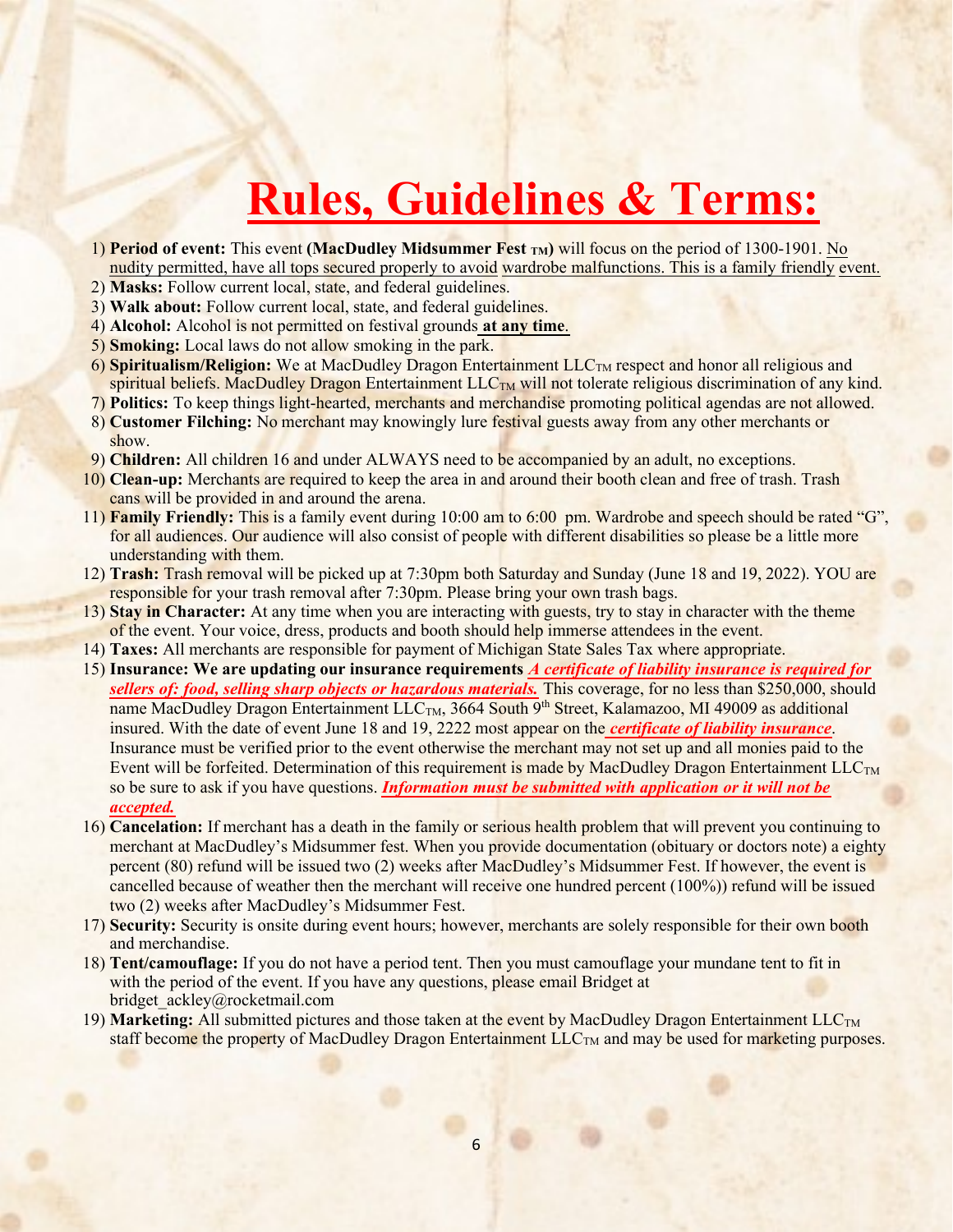- 20) Animals: Only service animals for the disabled are allowed. Animals that are part of a performance or demonstration are allowed with pre-approval. Vaccination history is required. *Information must be submitted* by May 21, 2022.
- 21) Vending area: This is an outdoor event. Please camouflage non-period pop-ups or stakes of any kind. You must provide your own tables and chairs. Please provide appropriate table covers.

#### **Initials**

My initials indicate I understand, and my company and I will abide by, the Rules, Guidelines  $\&$ Terms.

#### A signed Merchant Application and Agreement shall be submitted to MacDudley Dragon Entertainment LLC<sub>TM</sub>, 4304 Winthrop Ave. Portage, MI 49002 along with:

- Photos of your booth/staff and product(s) to be sold (electronic photos can be emailed to Bridget\_Ackley@rocketmail.com
- Proof of insurance (as required based on "Rules and Guidelines" above),
- Self-addressed and stamped envelope (SASE) only required for those needing mail correspondence,
- Check<sup>\*</sup> or money order for merchant fees payable to: MacDudley Dragon Entertainment LLC<sub>TM</sub>, 4304 Winthrop Ave., Portage, MI 49002. [\*Returned checks are subject to a \$50 processing fee].
- PayPal fees sent to info@macdudleydragongames.com (Do not forget to add the \$5 service fee)

**Terms:** Each party agrees to indemnify and hold the other party harmless from all damages, judgments, awards, settlements and other liabilities (including, without limitation, attorneys fees and expenses in defense of the same) resulting from any claims, proceedings, suits or actions brought against the other party which arise out of or relate to such party's actions or omissions in performing services. Neither party shall be liable to the other party for any lost profits or other indirect or consequential damages.

MacDudley Dragon Entertainment LLC<sub>TM</sub> shall not be liable for its failure to perform any term or condition under this Agreement, or for any indirect or special damages or loss which may be suffered by a vendor in connection with such failure to perform, if said failure to perform or damages are a result of conditions beyond Entertaining History's control such as, but not limited to, war, insurrection, strikes, fires, floods, acts of God, governmental restrictions, power failures, or any other cause beyond the reasonable control of Entertaining History, Inc.

This Merchant Application and Agreement constitutes the entire agreement between the parties and shall be governed by and construed according to the laws of the State of Michigan. Nothing herein shall be construed as creating a partnership, employment, joint venture, or agency relationship between the parties and no party shall have authority to bind the other in any respect.

If any provision of this Agreement shall be held invalid, void or unenforceable for any reason, then said provision shall be severed from the remaining provisions of this Agreement, and the remainder of the Agreement will remain in full force and effect.

Remember to submit all required information with your application as incomplete application(s) will not be considered for this event.

By signing this Merchant Application and Agreement, I hereby consent to the terms and conditions herein.

#### MacDudley Dragon Entertainment LLCTM